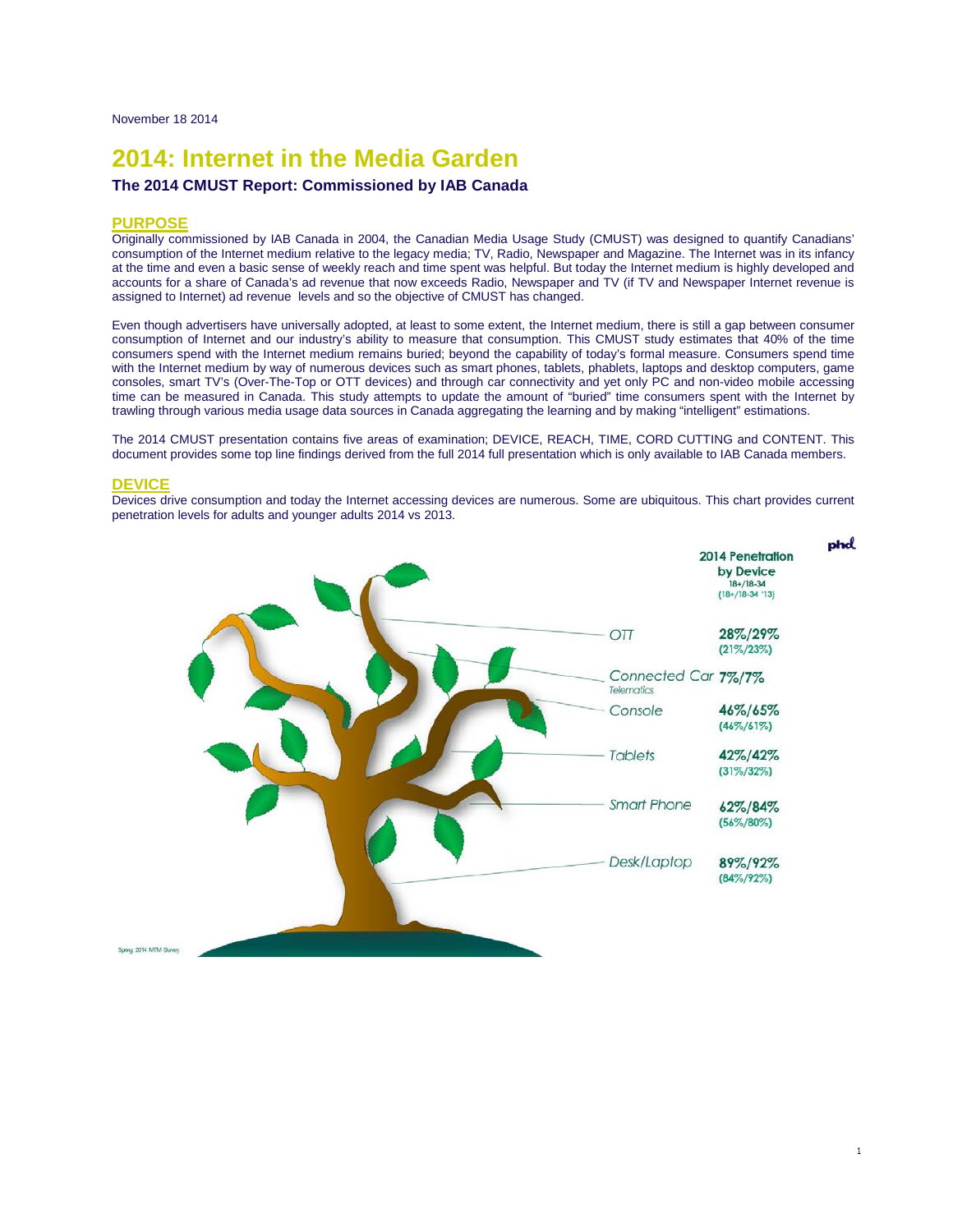# **REACH**

The chart below plots weekly reach for the four legacy media and the Internet medium against various demographic groups in Canada (English plus French). The reach data is sourced from each medium's respective syndicated survey of record. Today, 81% of Canadian adults access the Internet over the course of a week and this weekly reach number builds to 91% amongst younger adults 18-24. These reach levels have grown dramatically since 2001 when the Internet's reached only 52% of the adult population weekly.



## **TIME**

This chart plots time in the form of minutes per week per capita. Internet time is sourced from comScore's July 2014 Multiplatform survey and does not include mobile video or time from devices other than PC and mobile. Even so, the Internet generates bigger minute counts than the TV medium amongst 18-24 and 25-34 year old adults (1,384 and 1,410 minutes per week per capita respectively).

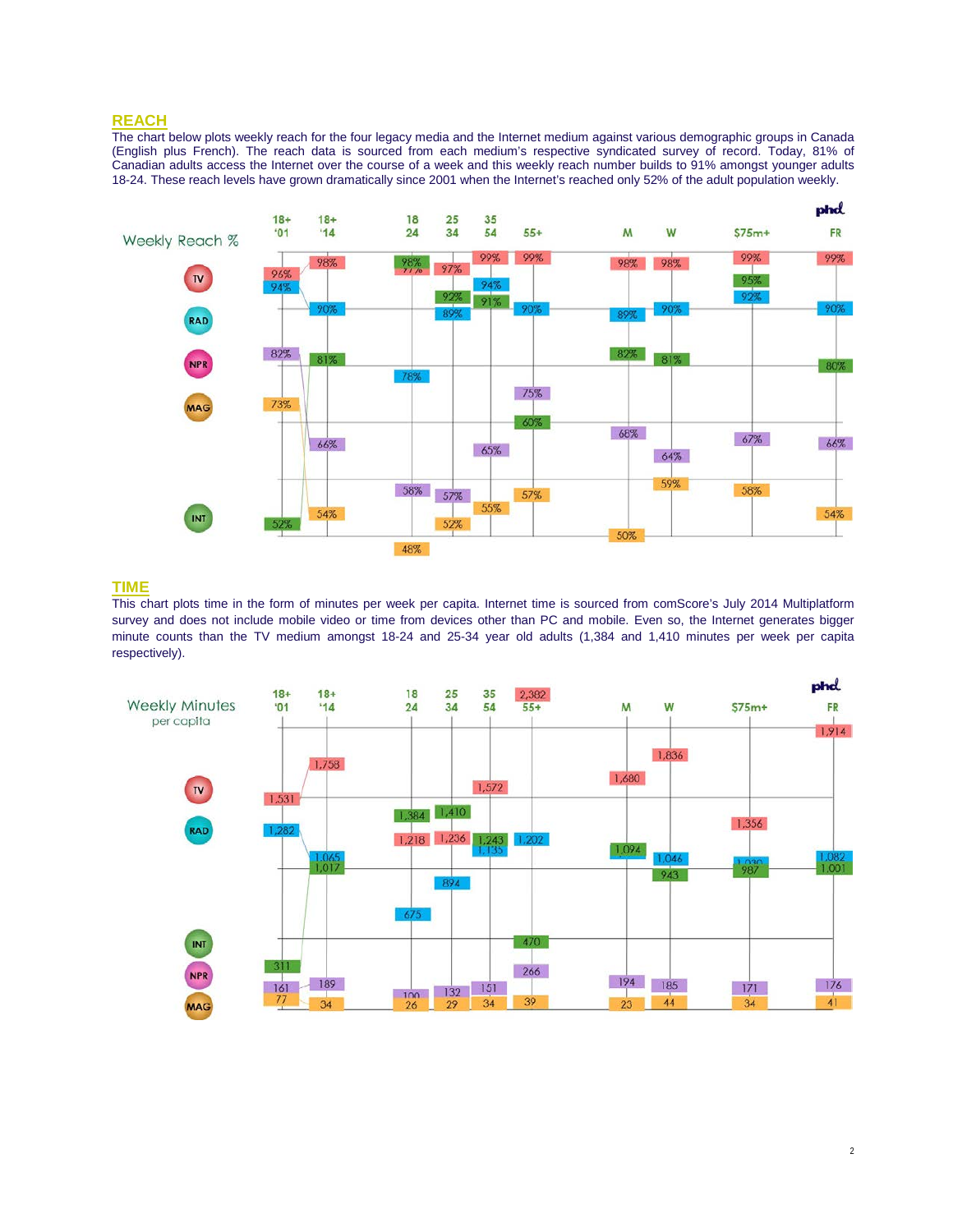In an attempt to "unearth" the totality of Internet time, minutes per week per capita by device are estimated below. Some of this data (PC and Mobile non-video) is comScore based while the balance of the time spend data comes from various non-comScore sources. It all adds up to 1,669 minutes of total "unearthed" time. This "unearthed" minute count for Internet, when added to the minutes adults spend with "legacy' media, produces an astonishingly large block of time (11 hours a day). "Simulmedia" is the explanation - the act of consuming multiple media channels simultaneously. MTM survey data suggests this is most commonly occurs between the TV and Internet media.



This chart compares comScore based Internet minutes to PHD "unearthed" Internet minutes. Most of the difference between the official and "unearthed" minute counts below lies with mobile video. Mobile video is estimated to represent a very significant part of the 18-24 and 25-34 year olds total Internet time consumption habits.

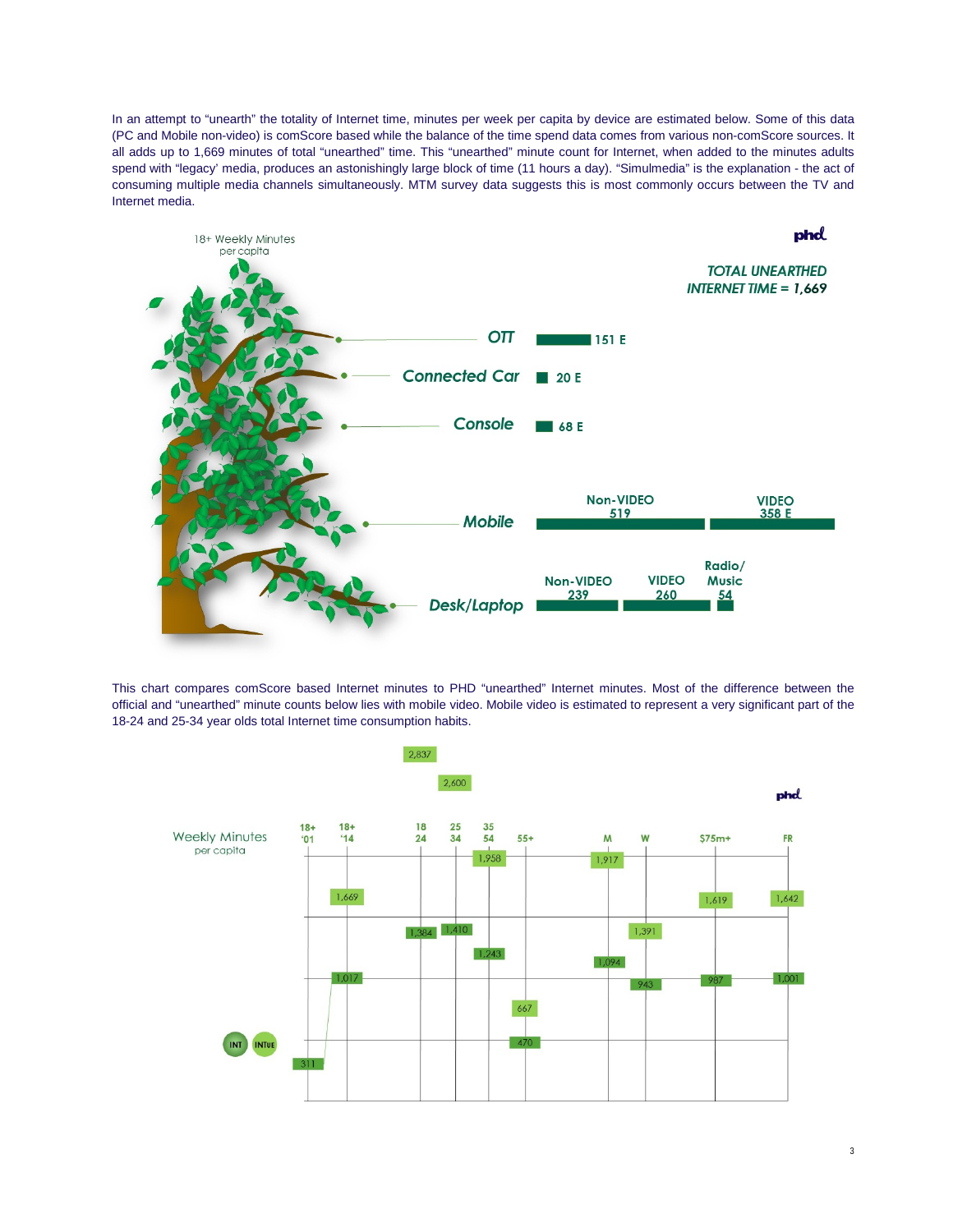## **CORD CUTTING**

This is a new area of examination within the CMUST study. This topic was included because there is growing interest in the intersection between legacy TV viewing and Internet Video consumption. The majority of data in this section of the report is sourced from the 2014 MTM Survey which defines "Cord Cutters" as a combination of "Cord Nevers" (those who do not access live TV via cable or DTH) and "Tuned Out (those who do not access live TV at all). The addition of these two mutually exclusive groups of Canadian adults totals to 14%; a significant and growing segment of the population. The Cord Cutter segment size will likely increase as cable subscription levels in Canada slowly decline.



According to the Spring '14 MTM survey, 16% of Canadian adults indicated that they were interested in "cutting the cable cord" in the near future which suggests there is a significant and growing segment of the population searching for access to video entertainment a more cost effective way than cable, DTH or IPTV.

The 16% proportion of all adults in Canada is compared to other demographic subsections of the population in order to determine a range in propensity to become a "cord cutter". The propensity skews upward amongst the younger, more urban, OTT owning segments of the population as can be seen in the chart below.



4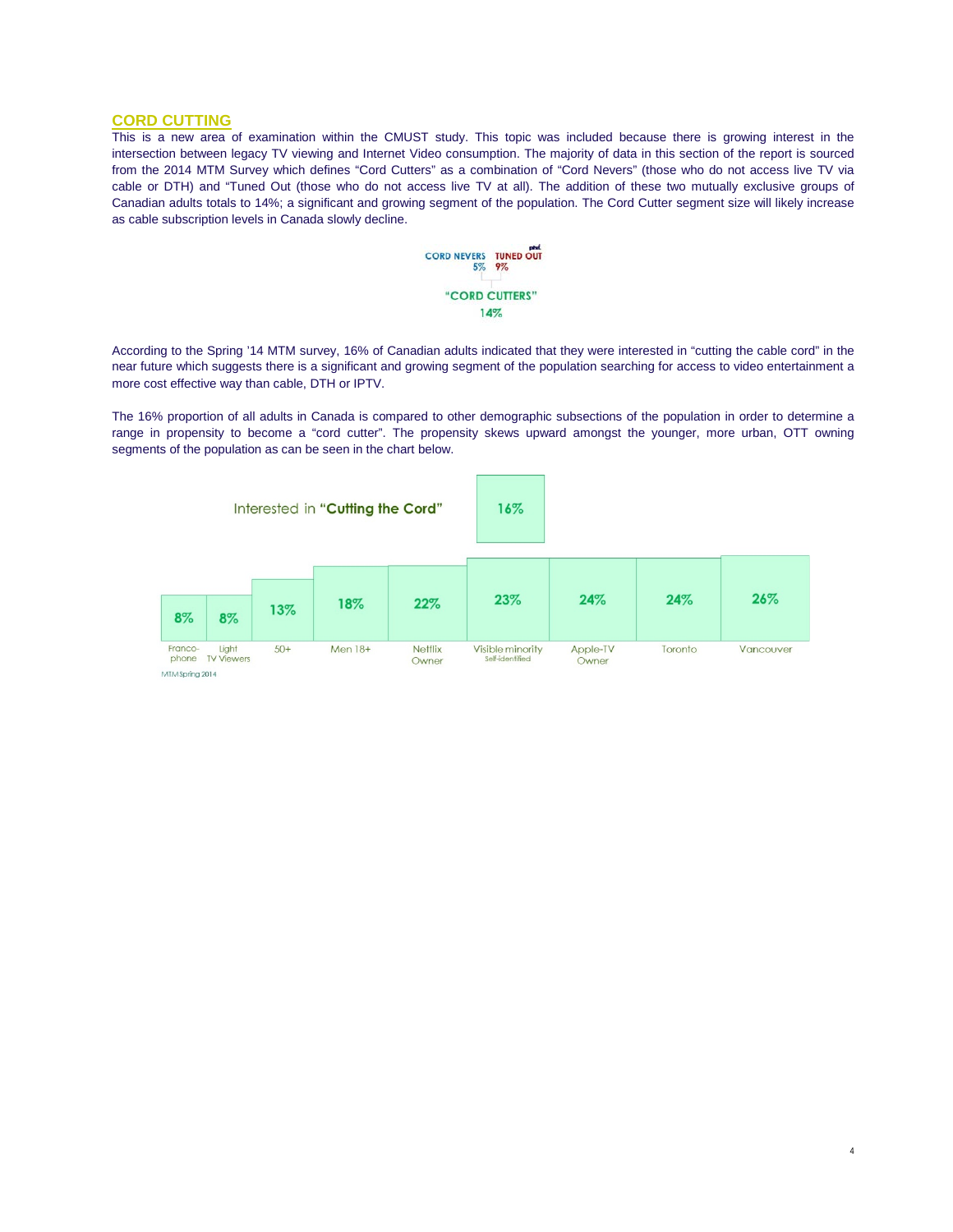# **CONTENT**

In the chart below, bars rising above "the line" reflect legacy time and bars falling below the line reflect online time. Minutes per week per capita for Adults 18+ (left) and Adults 18-34 (right) appear for five media "types". Internet media minutes reflect the PHD unearthed estimates.

Some terminology clarification is in order, relating to the chart below. Legacy refers to traditional media that existed before the advent of the Internet medium. Co-Brand time refers to online extensions of Legacy media. PurePlay media refers to media available only online. Other content terms include Gaming which refers to time consumers spend playing games online time on PCs or gaming consoles. Social, relates specifically to time spent with online Social networks. Interactive represents time spent online with sites such as banking, trading and maps. Test minutes reflect time on corporate and family (automotive is a good example of a text site).



The predominant take away from this data display is the immense size of PurePlay time, the relatively small size of Cobranded time and magnitude of I-Video time in the media "garden".

#### IN SUMMARY

Here are 11 points which summarize the findings from this year's 2014 CMUST study.

Only the Internet is growing Internet has become ubiquitous As devices multiply, Internet time expands Car Connectivity being the newest device Offline older; Online younger Total media time expands due to Simulmedia Online measurement trying to catchup 40% of Internet time is buried TV/Video time  $18+ = 18-34$ PP/Cord Cutting driven by cost issues PurePlay>Text>Social>Games>CoBrand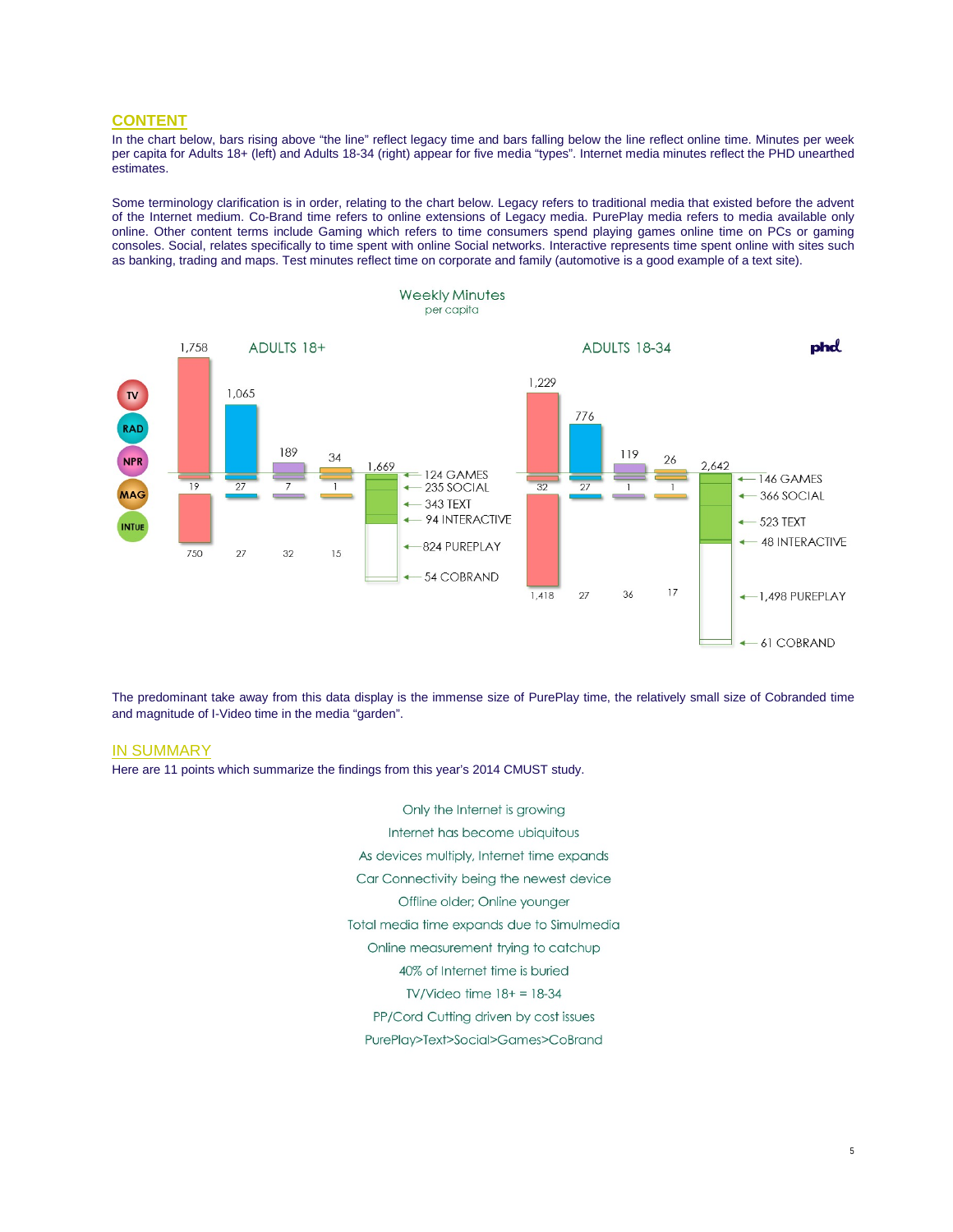# IMPLIC@TIONS

This year's CMUST report highlights the size (16% chart below) of IVideo share of total media consumption. In stark contrast, IVideo captures only 1% of total media revenue (TV, Radio, Newspaper, Magazine and Internet). One might argue that the IVideo ad share should be larger; so make it 2% - and that the IVideo time share includes non-commercial sites; so reduce the share to 10%. Nevertheless a significant time/revenue gap exists for IVideo. There are barrier and opportunity implications concerning IVideo for Buyers, Sellers and Researchers.

|                                      | <b>I-VIDEO</b>                                        |                                                 |
|--------------------------------------|-------------------------------------------------------|-------------------------------------------------|
|                                      | <b>MINUTES</b><br>PER WEEK<br>PER CAPITA<br>Adults18+ | 2013<br><b>AD</b><br><b>REVENUE</b><br>Millions |
| TV+RADIO+NEWSPAPER+MAGAZINE+INTERNET | 4,715                                                 | \$10,748                                        |
| <b>I-VIDEO</b>                       | 769                                                   | \$146                                           |
| <b>I-VIDEO SHARE</b>                 | 16%                                                   | $1\%$                                           |

#### BARRIERS

IVideo and legacy TV planning, buying and selling operations have evolved within procedural "silos". The two media forms are more often planned and executed by different staffing groups, following different procedures (programmatic vs conjunction), using different metrics (clicks, completes, grp's). The work flows are different. The labour costs per dollar of media expenditure are different. The rates of remuneration are usually different.

## **OPPORTUNITY**

IVideo is an underutilized media segment and as such has the potential to provide high of 'share of voice" levels to participating advertisers. IVideo also can provide heightened reach delivery in conjunction with legacy TV over a brand's purchase cycle. Therefore there is benefit that can accrue to a marketer by treating IVideo and TV as one integrated VIDEO form rather than two separate, siloed media forms that currently exist today. There is evidence that the Video "de-siloing" effort has begun in earnest at Canada's largest media agencies.

6